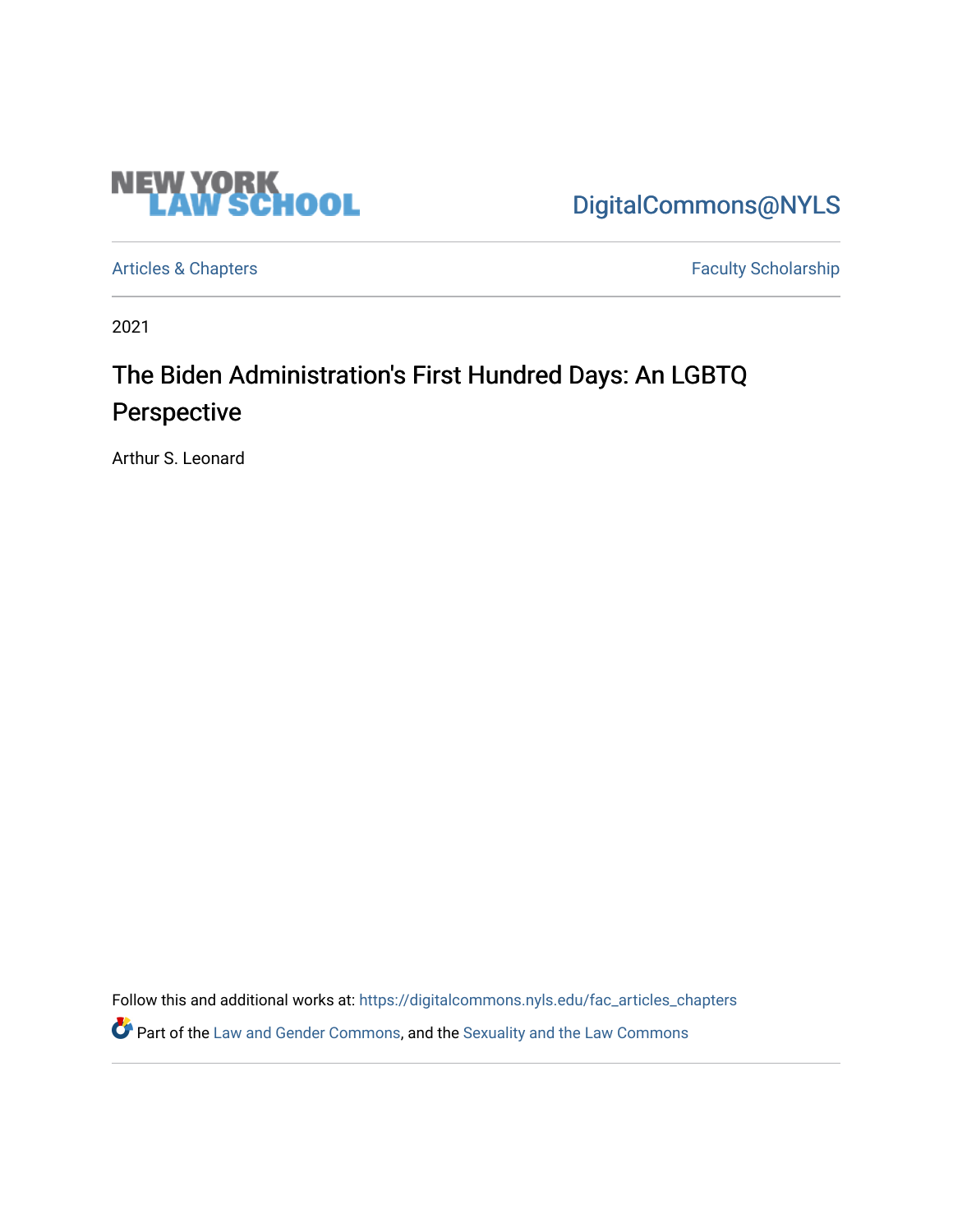## THE BIDEN ADMINISTRATION'S FIRST HUNDRED DAYS: AN LGBTQ PERSPECTIVE

*Arthur S. Leonard\**

On his first day in office, January 20, 2021, President Joseph Robinette Biden, Jr., returned to the White House after attending inauguration ceremonies and signed several executive orders that signaled some of the key priorities of his administration.

Executive Order 13985 of January 20, 2021, 86 Fed. Reg. 7009 (January *25,* 2021), titled "Advancing Racial Equity and Support for Underserved Communities Through the Federal Government," established a priority of ensuring that traditionally underserved communities receive the benefits of federal programs and services. Among those communities identified in the order as "underserved" were "lesbian, gay, bisexual, transgender, and queer (LGBQT+) persons." All Executive Branch Departments were directed to take steps to ensure that traditionally underserved communities, including the LGBTQ+ community, were able to benefits from services and benefits provided under federal law.

Also on his first day in office, President Biden signed Executive Order 13988 of January 20, 2021, 86 Fed. Reg. 7023 (January 25, 2021), titled "Preventing and Combatting Discrimination on the Basis of Gender Identity or Sexual Orientation," making clear that his administration would make preventing and remedying discrimination against LGBTQ+ people a priority, and would apply the Supreme Court's interpretation of "discrimination because of sex" articulated in *Bostock v. Clayton County, Georgia,* 140 S. Ct. 1731 (2020), to essentially all federal laws that prohibit sex discrimination, not just Title VII of the Civil Rights Act of 1964 (CRA). In *Bostock,* the Supreme Court ruled that Title VII's ban on discrimination "because of sex" necessarily extended to discrimination because of sexual orientation or gender identity, based on the Court's reading of the text without reference to legislative history or the expectations of the legislators who enacted the CRA. In addition to declaring policy, President Biden directed the Executive Branch departments to begin reviewing existing

<sup>\*</sup> Robert F. Wagner Professor of Labor and Employment Law at New York Law School, co-author of Sexuality Law (Carolina Academic Press, 3rd edition, 2019), Editor-in-Chief of LGBT Law Notes, a monthly newsletter published by the LGBT Law Association Foundation of Greater New York, and Contributing Writer to Gay City News (New York). B.S., Cornell University (School of Industrial & Labor Relations); J.D., Harvard Law School.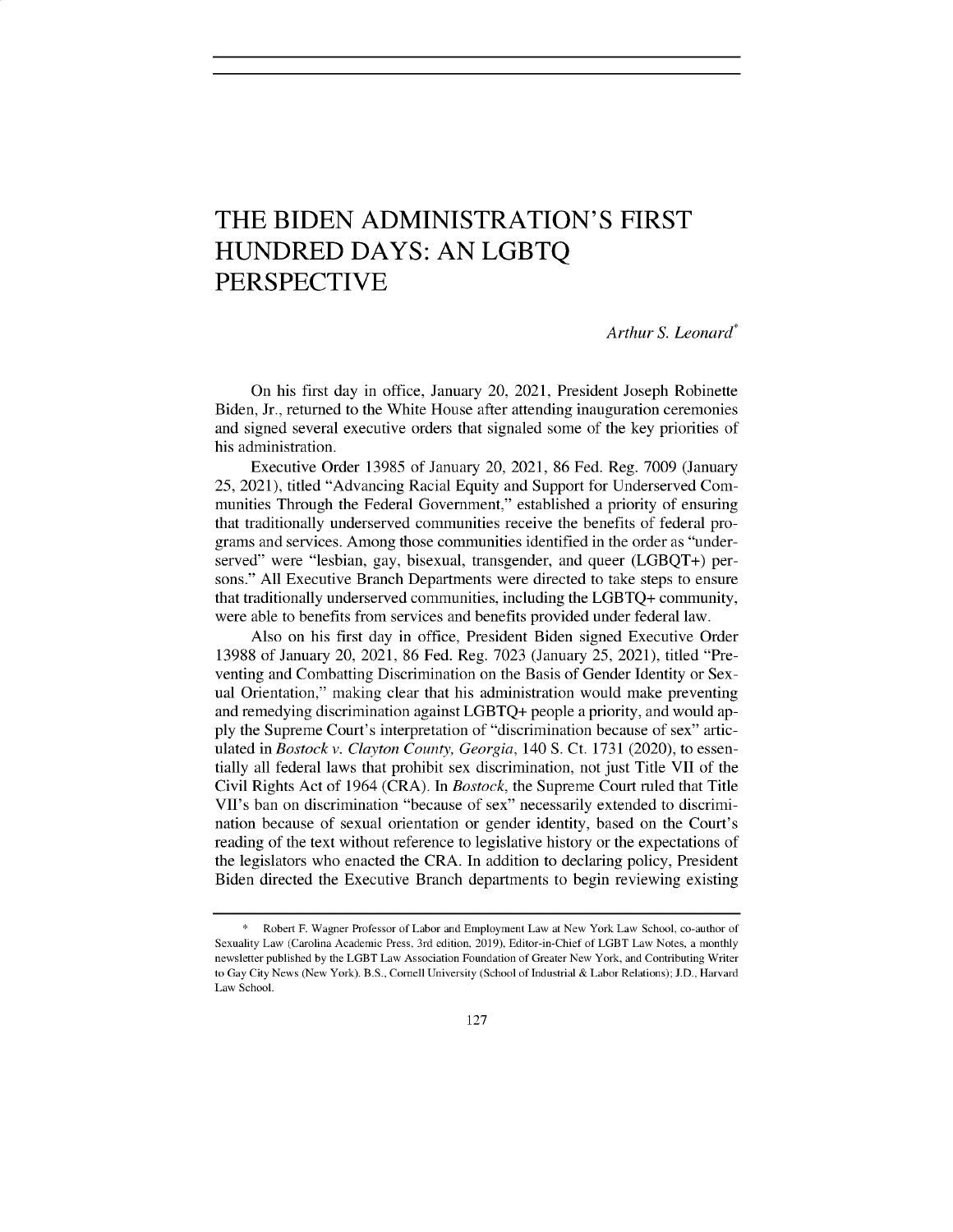## UNIVERSITY OF ILLINOIS LAW REVIEW ONLINE 128 [Vol. 2021

policies and rules and to take steps to make the necessary changes in line with policy announced in the Executive Order, setting a 100-day deadline for each agency to develop and plan to carry out the specified policies.

A few days later, the President ordered the Defense Department to end the policy of transgender exclusion from uniformed service that had been announced by President Donald John Trump in July 2017 in a series of Twitter messages, and subsequently concretized in a policy recommendation announced by Secretary of Defense James Mattis and put into effect on April 11, 2019, after the Supreme Court granted the government's motion to stay preliminary injunctions blocking implementation that had been issued by several federal district courts. In his Executive Order 14004 of January *25,* 2021, 86 Fed. Reg. 7471 (January 28, 2021), titled "Enabling All Qualified Americans to Serve Their Country in Uniform," the President announced that "it shall be the policy of the United States to ensure that all transgender individuals who wish to serve in the United States military and can meet the appropriate standards shall be able to do so openly and free from discrimination." The President revoked President Trump's memorandum of March 23, 2018, which had authorized Secretary Mattis to implement the version of the transgender ban that he had recommended to the President the previous month, and directed the secretaries of Defense and Homeland Security to report back to the White House within 60 days on their progress toward reinstating the policies allowing transgender people to serve that had been adopted in 2016 by the Obama Administration.

On February 4, President Biden issued a Memorandum to the Heads of Executive Departments and Agencies titled "Memorandum on Advancing the Human Rights of Lesbian, Gay, Bisexual, Queer, and Intersex Persons Around the World," revising the Obama Administration's mission for the United States to be a leading advocate globally for LGBT rights. The memorandum set forth a detailed agenda, most directly focused on the State Department but listing many other federal departments and agencies involved in international relations, and set a 100-day target to review and rescind any memoranda, directives, policy guidances or other documents issued during the Trump Administration that were inconsistent with this agenda. Later that day, Secretary of State Antony J. Blinken issued a Press Statement describing steps the State Department would take towards implementation of the President's policies.

The President issued two executive orders on March 8. In "Guaranteeing an Educational Environment Free From Discrimination on the Basis of Sex, Including Sexual Orientation or Gender Identity," Executive Order 14021 of March 8, 20201, 86 Fed. Reg. 13803 (March 11, 2021), the President reinforced the statement from Executive Order 13988 by charging the Education Department, in consultation with the Attorney General, to conform the Department's rules and policies to include combatting discrimination against students because of their sexual orientation or gender identity by, among other things, suspending rules and policies adopted by the Trump Administration which had opposed the *Bostock* decision's reasoning to interpreting Title IX of the Education Amendments of 1972, 20 U.S.C. Sections 1681 - 1688, which prohibits discrimination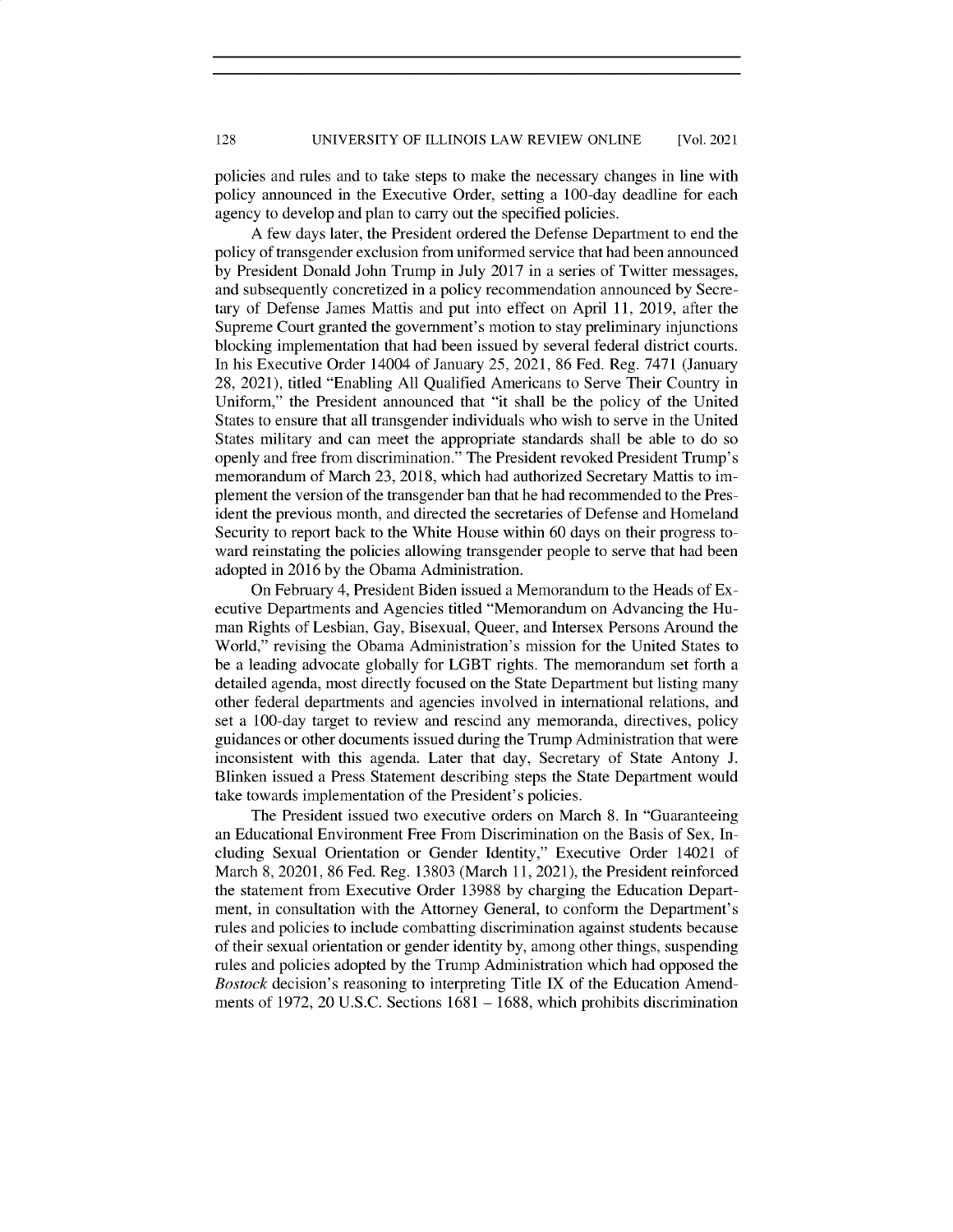"on the basis of sex" by educational institutions that received federal funding. Also on March 8, the President signed Executive Order 14020 of March 8, 2021, 86 Fed. Reg. 13797 (March 11, 2021), establishing a White House Gender Policy Council, to "coordinate Federal Government efforts to advance gender equity and equality." The Order specifically states the administration's policy "to advance equal rights and opportunities, regardless of gender *or gender identity,* in advancing domestic and foreign policy," thus again reinforcing the holding in *Bostock* that policies prohibiting discrimination because of sex also prohibit discrimination because of gender identity.

Through this series of executive orders issued during the administration's first two months, President Biden made a start on carrying out the promises of his campaign, whose website described a comprehensive agenda for advancing LGBTQ+ equality in America and promoting it abroad. The lengthy LGBTQ rights agenda ("The Biden Plan to Advance LGBTQ+ Equality in American and Around the World," http://www.joebiden.com/lgbtq-policy), specifically promised to

- Protect LGBTQ+ people from discrimination;
- Support LGBTQ+ youth;
- Protection LGBTQ+ individuals from violence and work to end the epidemic of violence against the transgender community, particularly transgender women of color;
- Expand access to high-quality health care for LGBTQ+ individuals;
- Ensure fair treatment of LGBTQ+ individuals in the criminal justice system;
- Collect data necessary to fully support the LGBTQ+ community;
- Advance global LGBTQ+ rights and development.

Some of these promises could be kept through administrative action within the purview of the President and the heads of Executive Branch departments and administrative agencies. Others would require enactment of legislation to bring the federal code in line with the President's policies.

Candidate Biden had made clear that passage of The Equality Act, a bill approved by the House of Representatives during the 116<sup>th</sup> Congress as H.R. 5 on May 17, 2019, but never acted upon by the Senate, would be a "top legislative priority" during his first 100 days in office. When he made that pledge during the 2020 campaign, of course, it was not known whether the Democrats would capture sufficient majorities in both houses of Congress to ensure passage, or whether the Republicans would win enough seats in the Senate to block a vote on the measure through the device of the filibuster. In the event, while the Democrats did win enough seats in the House to pass reintroduced H.R. *5* again, on February *25,* 2021, the Republicans had won 50 seats in the Senate, enough to block a vote on the bill unless a majority of the Senate were to vote to end or modify the filibuster rule in a way that would enable enactment by vote of the 50 Democratic Senators and Vice President Kamala Harris.

Although the *Bostock* decision's logic (and President Biden's directive to federal agencies to interpret sex discrimination laws in harmony with it) might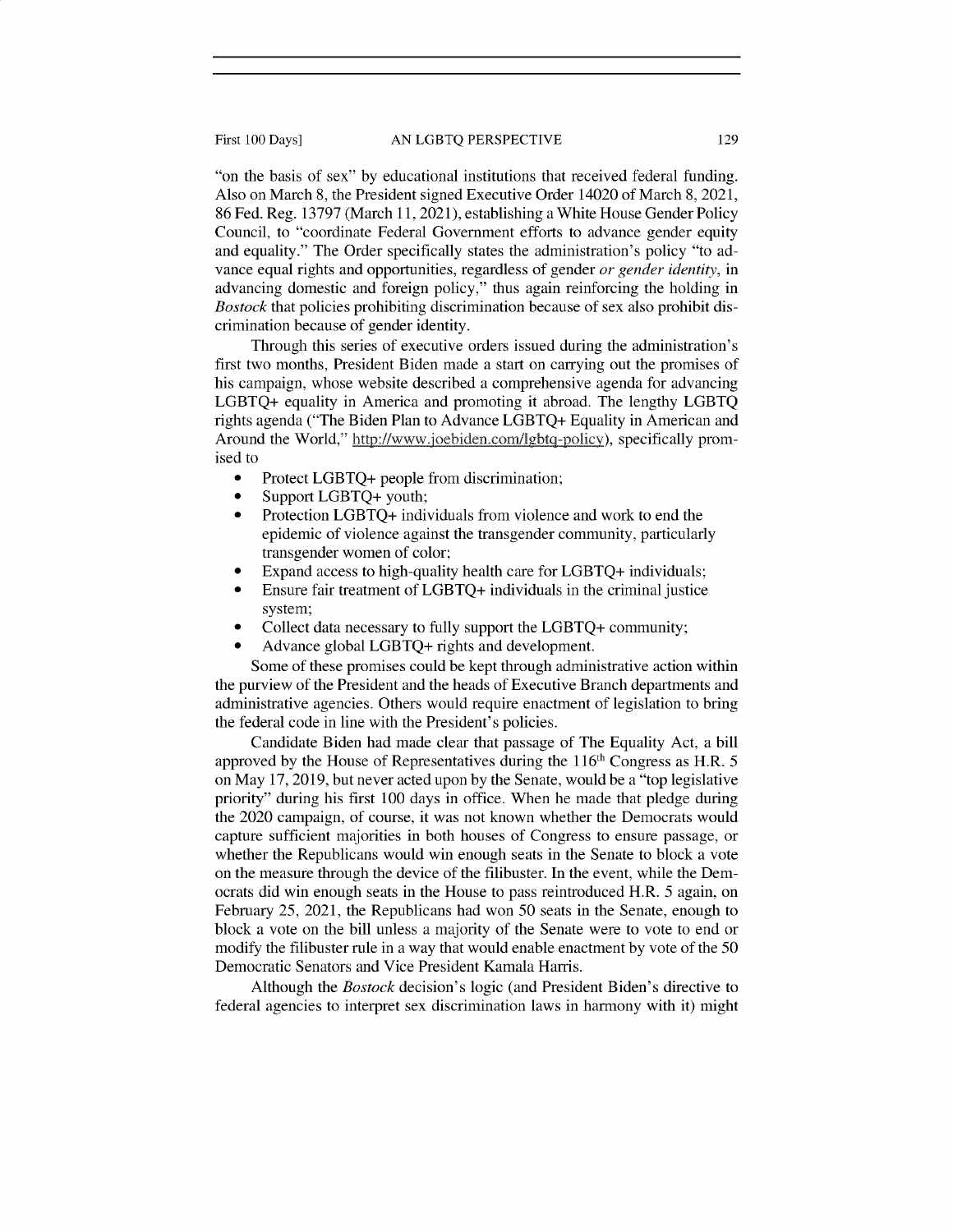appear to make passage of H.R. *5* a less pressing matter, there were at least two major reasons why its enactment remained important. First, some federal judges appointed by President Trump were resistant to applying the reasoning of *Bostock* to statutes other than Title VII, so the addition of "sexual orientation" and "gender identity" to the lists of prohibited bases for discrimination in other federal laws would solidify the protection against discrimination on those grounds. (For an example, see *Hennessy-Waller v. Snyder,* No. CV-20-00335-TUC-SHR, 2021 WL 1192842 (D. Ariz. March 30, 2021), in which a district judge appointed by President Trump refused to apply *Bostock* in a case involving the Affordable Care Act.) Second, the CRA's provisions other than Title VII do not list sex as a prohibited basis for discrimination, since the floor amendment that added "sex" to the list of prohibited grounds in the bill in 1964 only added that term to Title VII. Most significantly, in light of current legal controversies, Title **II,** which forbids discrimination by public accommodations, does not include "sex." H.R. *5* would add sex, as well as sexual orientation and gender identity, to Title II, empowering the federal government to address forms of discrimination particularly confronted by transgender people, as well as other titles of the CRA addressing issues of segregation.

Much of the Biden Administration's policy agenda requiring legislative action confronts the filibuster barrier, and there was no real progress during the first 100 days in getting enough Republican senators to signal support of S. 393 (the version of the identical bill pending in the Senate) to surmount that barrier. As of the end of the first 100 days of the Biden Administration, 48 Senators were listed as cosponsors of S. 393 (46 Democrats and 2 Independents), but none of them are Republicans, so the measure was unlikely to pass in the form introduced.

One of the main sticking points for Republicans has been a provision of The Equality Act that states: "The Religious Freedom Restoration Act of 1993 (42 U.S.C. § 2000bb et seq.) shall not provide a claim concerning, or a defense to a claim under, a covered title, or provide a basis for challenging the application or enforcement of a covered title." This would effectively rule out attempts by entities that are obligated not to discriminate by the various federal civil rights laws to rely upon the Religious Freedom Restoration Act (RFRA) as a defense. RFRA provides that if any federal law "substantially burdens" a person's free exercise of religion, they can refuse to comply with the law unless the government proves that application of the burden to the person "is in furtherance of a compelling governmental interest; and is the least restrictive means of furthering that compelling governmental interest." This was Congress's attempt to revive the  $1<sup>st</sup>$  Amendment free exercise jurisprudence that the Supreme Court rejected in *Employment Division v. Smith,* 494 U.S. 872 (1990).

During the first 100 days of the Biden Administration, the Supreme Court was considering a case, *Fulton v. City of Philadelphia,* 922 F.3d 140 (3d Cir. 2019), *cert. granted,* 140 S. Ct. 1104 (2020), that could potentially overrule or modify *Employment Division v. Smith* to allow petitioner-defendants, Catholic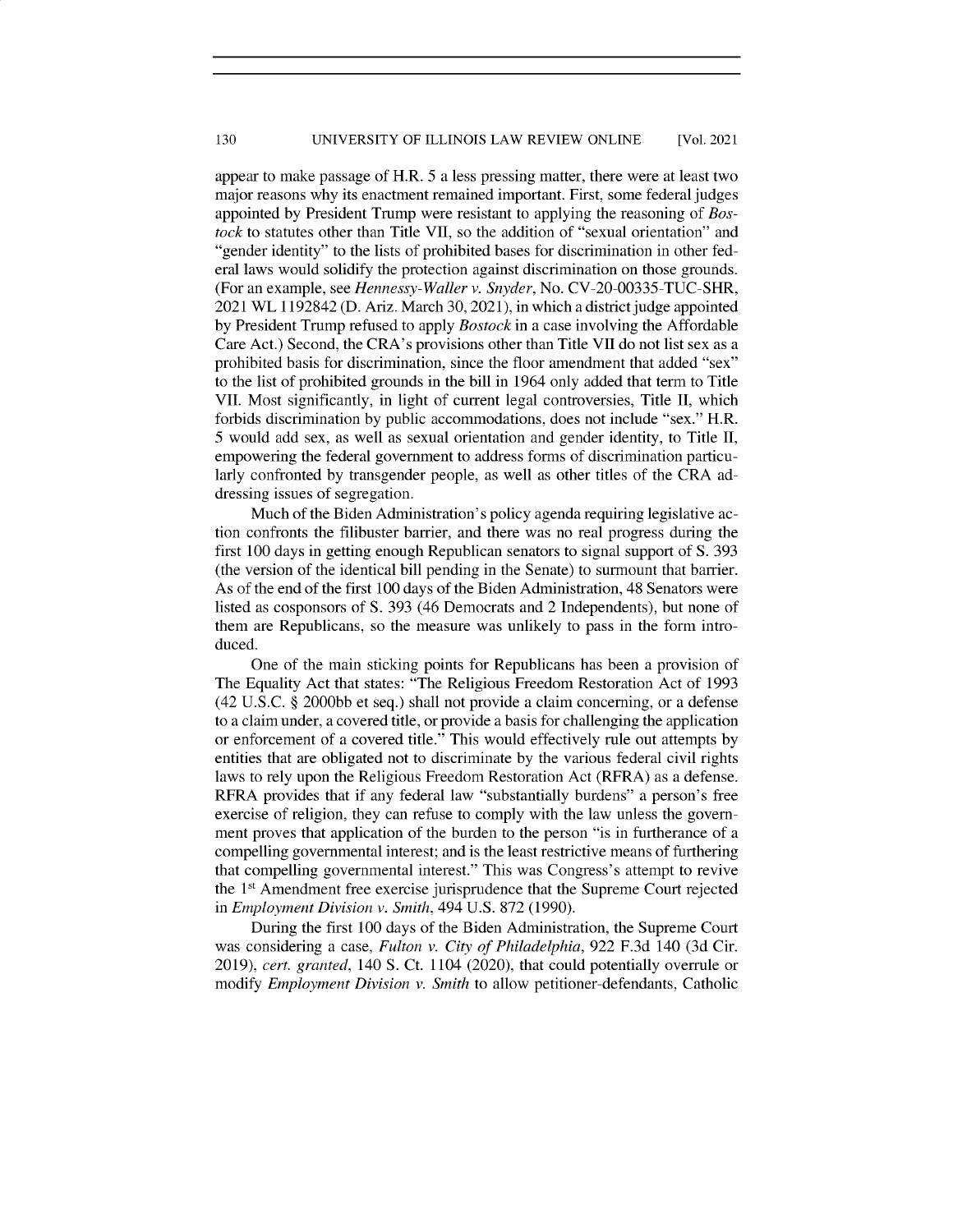Social Services (CSS), to assert a  $1<sup>st</sup>$  Amendment free exercise of religion defense against the enforcement of a Philadelphia anti-discrimination law, which would in turn render RFRA superfluous while at the same time undermining potential applications of the anti-discrimination laws that would be amended by The Equality Act. In *Fulton,* the City had allowed CSS's contract to participate in the City's foster care system to expire, and had refused to renew it unless CSS agreed to include a provision forbidding it from discriminating against same-sex married couples who sought to be foster parents. The Trump Administration submitted an amicus brief in *Fulton,* supporting the Petitioner's argument that it could raise a constitutional free exercise claim in that case despite the precedent of *Employment Division v. Smith* because, as they alleged, the City had targeted CSS because of its religious beliefs and exhibited hostility to religion in the course of doing so. In supporting this argument, the government's amicus brief asserted it was not necessary for the Court to overrule *Employment Division v. Smith* in order to rule for the Petitioners. But the Petitioners specifically asked the Supreme Court to consider whether *Employment Division v. Smith* should be "revisited," and suggested reasons why the Court should abandon it as a precedent. After certiorari was granted, Petitioners made this argument in greater detail in its principal merits brief, arguing that *Smith* should be "replaced with a standard that is true to the text, history, and tradition of the Free Exercise Clause," and many amicus briefs filed in support of the Petitioners called for the Court to overrule *Smith* and restore the ability of defendants to invoke the 1<sup>st</sup> Amendment Free Exercise Clause as a defense to government policies that burden their religious freedom. The case was argued early in November 2020, but no decision had been announced by April 20, 2021.

While a legislative agenda for LGBTQ rights could not advance during the first 100 days, the Biden Administration has not backed down from its support for the Equality Act, and federal agencies have responded to President Biden's mandates in his early executive orders to reconsider policies adopted during the previous administration.

Within the first 100 days, the Department of Housing and Urban Development (HUD) had issued a memorandum by Acting Assistant Secretary for Fair Housing & Equal Opportunity Jeanine M. Worden concluding that the Fair Housing Act's sex discrimination provision would apply to discrimination because of sexual orientation or gender identity. "Implementation of Executive Order 13988 on the Enforcement of the Fair Housing Act," February 11, 2021 (www.hud.gov). During the Obama Administration, the agency had instructed regional offices to consider whether such claims might be actionable "when motivated by perceived nonconformity with gender stereotypes," but, wrote Worden, under the mandate of EO 13988, the agency would now accept and investigate all sexual orientation and gender identity discrimination claims, without reference to any gender stereotype issues. The memo made clear that it would also affect state and local agencies that have agreements with HUD to process discrimination claims under the Fair Housing Assistance Program, and would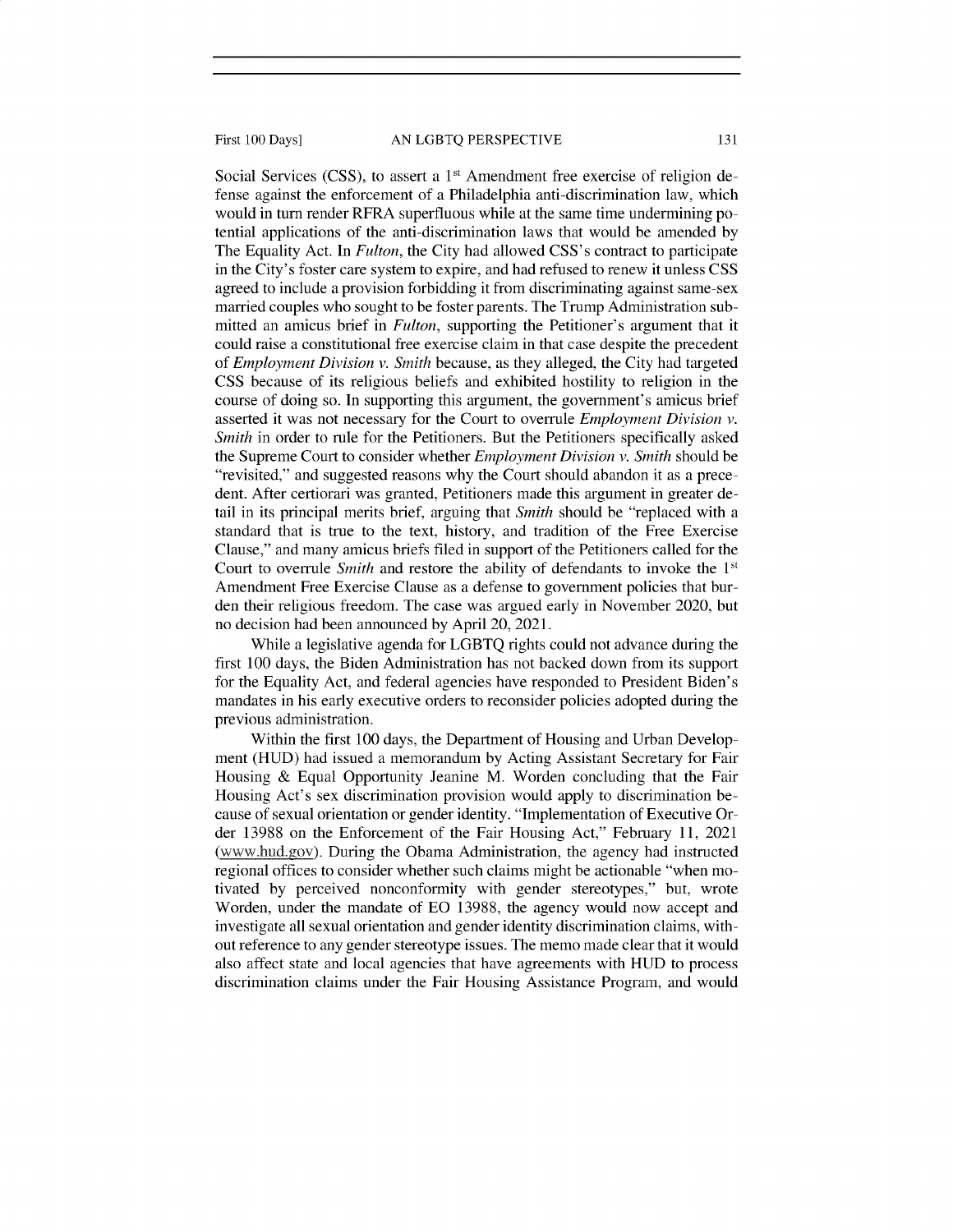also apply to agency grantees. Presumably this would put the Biden Administration on a course to oppose policies that exclude transgender people from singlesex homeless shelters.

On March 26, 2021, Principal Deputy Assistant Attorney General Pamela S. Karlan, writing on behalf of the Civil Rights Division of the Department of Justice, issued a memorandum titled "Application of *Bostock v. Clayton County* to Title IX of the Education Amendments of 1972," concluding that sexual orientation and gender identity discrimination claims would be covered under Title IX. Beyond the application *of Bostock,* the Biden Campaign's promise to "restore transgender students' access to sports, bathrooms, and locker rooms in accordance with their gender identity," would reverse the position taken by the Department of Education during the Trump Administration, which maintained that gender identity discrimination was not forbidden by Title IX.

The interpretation of Title IX is significant beyond the education realm, because Title IX's ban on discrimination "on the basis of sex" is incorporated by reference into Section *1557* of the Patient Protection and Affordable Care Act (ACA), 42 U.S.C.A. § 18116 (2010). Although Ms. Karlan's memorandum did not mention this specifically, just focusing on the question whether there was anything in Title IX that would merit a contrary conclusion regarding *Bostock's* application to Title IX, Section *1557* clearly provides that the ACA prohibits discrimination on grounds specified in Title IX. The application of Title IX is thus embroiled in the controversial question whether insurers (including state Medicaid and public employee health insurance programs) must cover gender transition procedures to comply with the ACA's non-discrimination requirements, which has been or is being litigated in several courts around the country.

On March 31, the Defense Department announced its new policies and procedures for military service by transgender individuals. A press release was accompanied by two formal DoD Instructions: 6130.03 and 1300.28, which established medical standards for military service as applied to transgender people seeking appointment, enlistment, or induction, and specified procedures for "inservice transition for transgender service members." (The transition procedures were particularly notable, as a controversy about the Defense Department providing gender transition procedures for transgender personnel may have been the stimulus for President Trump's decision to ban all military service by transgender people.) DoD Instruction 1300.28 also includes an Equal Opportunity statement that includes gender identity and sexual orientation. These new Instructions would become effective on April 30, 2021.

And, as noted above, the State Department moved quickly on February 4 to outline steps it would take to implement the policies announced in President Biden's Memorandum on advancing the rights of LGBTQ people globally.

In addition to issuing Executive Orders, applying the *Bostock* ruling to federal sex discrimination laws beyond Title VII, and supporting passage of The Equality Act, the Biden Administration has made history with President Biden's appointment of LGBTQ people to significant policy-making positions, including the first "out" gay man to serve as Secretary of an Executive Branch Department